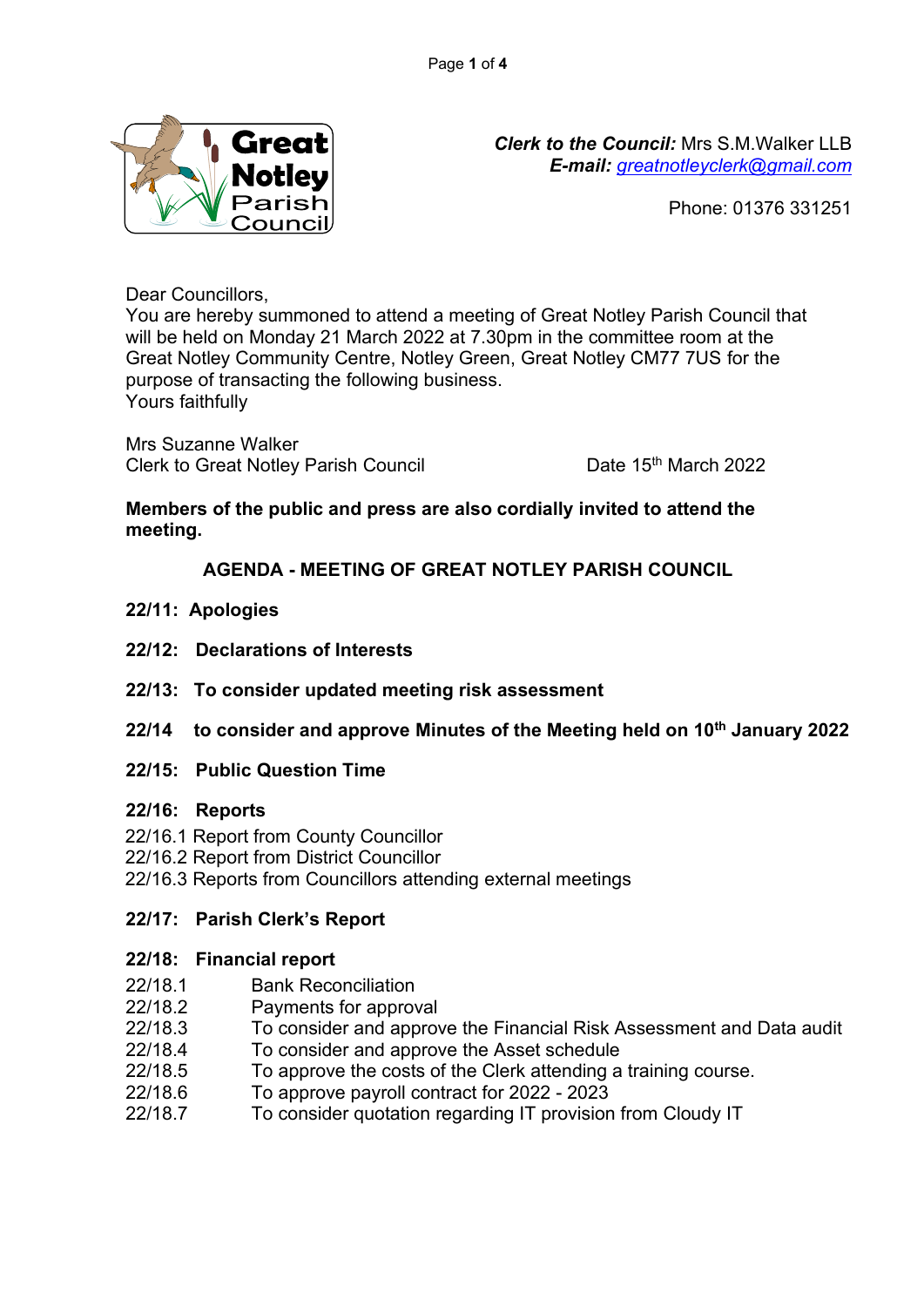## **22/19: Substantive Matters for consideration**

### **22/19.1 To consider the issue of provision of allotments in the Parish**

### **22/19.2 To consider play area issues**

- 22/19.2.1 To consider the issue of replacement of bike springer
- 22/19.2.2 To consider the quarterly play area inspection
- 22/19.2.3 To consider the request for lighting at the RAFT
- 22/19.2.4 To consider updated risk assessments for the Levens Way play area and the RAFT

### **22/19.3 To consider Litter issues**

- 22/19.3.1 To consider appointing a contractor to again clear litter from hedges
- 22/19.3.2 To consider the replacement of 2 bins in the Parish
- 22/19.3.3 To consider whether to make future bookings for the amenity vehicle

### **22/19.4 To consider traffic issues**

- 22/19.4.1 To consider the response of the speed survey at Bridge End Lane
- 22/19.4.2 To consider issue of request for bollards in front to the Co-op store
- 22/19.4.3 To consider issue of pedestrian safety with reference to the hump back bridge at Bridge End Lane

## **22/19.5 To consider issues in relation to Policies and the Quality Award Scheme**

- 22/19.5.1 To receive update on requirements of the scheme
- 22/19.5.2 To consider draft vexatious complainant policy

### **22/19.6 To consider nomination of a community building to Gigaclear for superfast broadband**

**22/19.7 To consider Grasscrete surface in front of benches in the Parish**

**22/19/8 To consider report on Parish van and cleaning machine**

### **22/19.9 To consider representations to Braintree District Council in relation to proposals for Children's Fun fair**

### **22/19.10 To consider acquisition of Christmas tree**

### **22/20 Planning applications, Tree Preservation Orders and other planning matters**

### **22/20.1 New Applications within the Parish**

| <b>Application</b> | <b>Application</b>                                                                    |
|--------------------|---------------------------------------------------------------------------------------|
| No.                |                                                                                       |
| 22/00305/HH        | 2 Coniston Close, Great Notley - Proposed extension of front dormer, erection of      |
|                    | front porch and single storey rear extension                                          |
| ESS/96/21/CHL      | Blackley Quarry, Great Leighs - Continuation of development without compliance        |
|                    | with condition 3 and condition 74 (restoration timescale for original quarry area) of |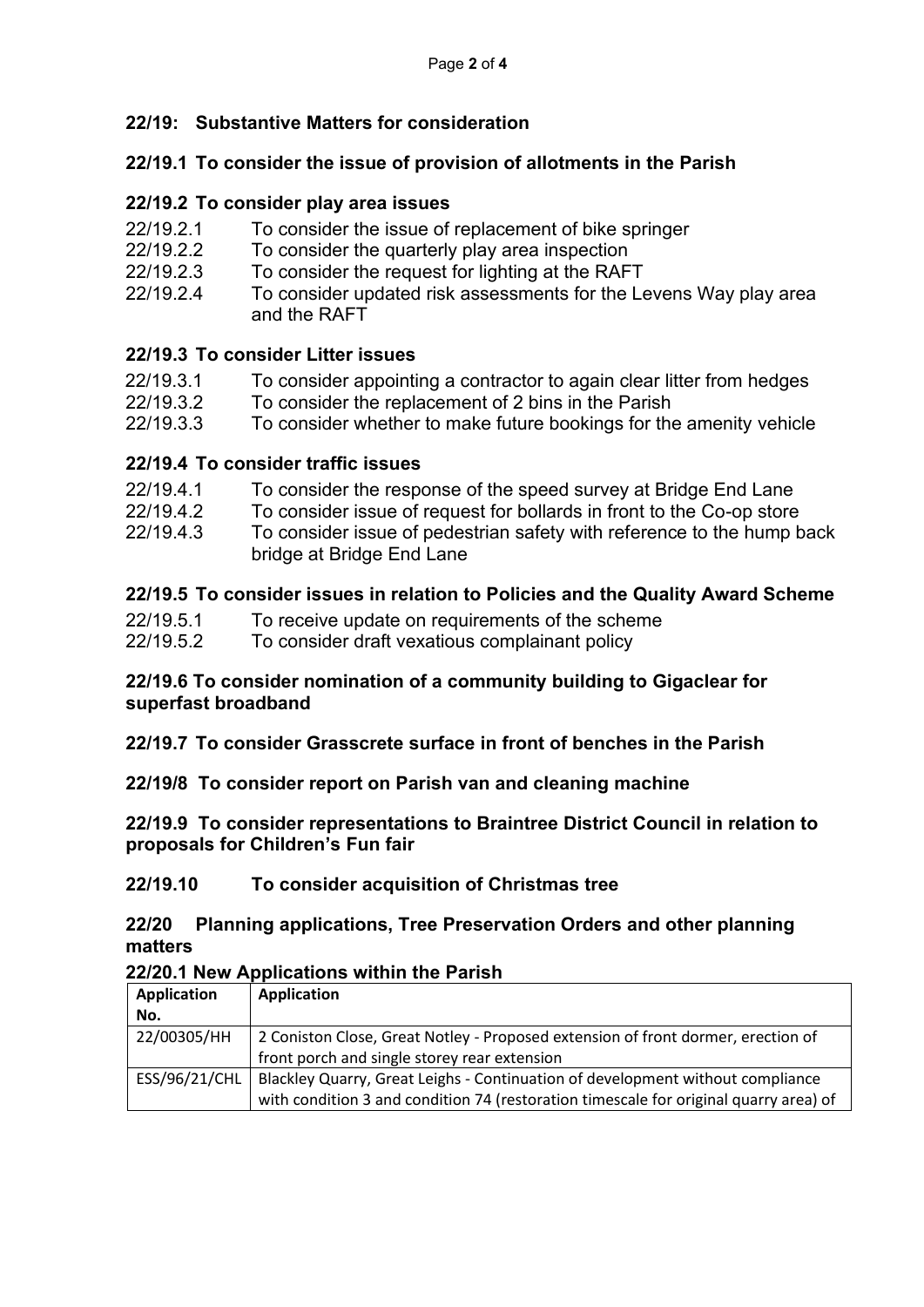|              | planning permission ESS/42/17/CHL to allow provision of a larger mineral and waste       |  |
|--------------|------------------------------------------------------------------------------------------|--|
|              | processing area and delay in the removal of the existing processing plant and            |  |
|              | restoration of the original quarry; and installation of additional mineral and waste     |  |
|              | processing facilities and provision of a new portal framed workshop. ESS/42/17/CHL       |  |
|              | is the extant planning permission for "Extraction of an estimated reserve of 2.8         |  |
|              | million tonnes of sand and gravel (from sites A38 and A39 as identified in the           |  |
|              | Minerals Local Plan 2014) and retention of existing access onto the A131, retention      |  |
|              | of existing sand and gravel processing plant (to be relocated within site A38),          |  |
|              | progressive restoration to agriculture using inert fill, installation of inert recycling |  |
|              | facility, including screening and crushing to recover secondary aggregate. In            |  |
|              | addition revised restoration scheme for the existing quarry area                         |  |
| 22/00437/HH  | 1 Tufted Close, Great Notley - Conversion of integral garage to habitable                |  |
|              | accommodation and erection of first floor extension above                                |  |
| 22/00436/PLD | 1 Tufted Close, Great Notley - single storey rear extension                              |  |
| 22/00541/TPO | 45 Derwent Way, Great Notley - application to carry out work to a tree covered by        |  |
|              | a Tree Preservation Order                                                                |  |
| 2/00539/HH   | 4 Ullswater Close, Great Notley - Single Storey rear extension                           |  |

|  |  |  | 22/20.2 To note planning responses under delegated powers |  |  |  |
|--|--|--|-----------------------------------------------------------|--|--|--|
|--|--|--|-----------------------------------------------------------|--|--|--|

| <b>Application No.</b> | <b>Application</b>                                                                                                                                                                                                                                                                                       | <b>Response</b>                                                                                                                                                                                                                                                                                                                                                                                                                                                                                                                                                                                                                                                                                                                                 |  |
|------------------------|----------------------------------------------------------------------------------------------------------------------------------------------------------------------------------------------------------------------------------------------------------------------------------------------------------|-------------------------------------------------------------------------------------------------------------------------------------------------------------------------------------------------------------------------------------------------------------------------------------------------------------------------------------------------------------------------------------------------------------------------------------------------------------------------------------------------------------------------------------------------------------------------------------------------------------------------------------------------------------------------------------------------------------------------------------------------|--|
| 22/00011/VAR           | Unit C, Plot 2, Skyline 120, Great                                                                                                                                                                                                                                                                       | No Comments                                                                                                                                                                                                                                                                                                                                                                                                                                                                                                                                                                                                                                                                                                                                     |  |
|                        | Notley - Variations to conditions                                                                                                                                                                                                                                                                        |                                                                                                                                                                                                                                                                                                                                                                                                                                                                                                                                                                                                                                                                                                                                                 |  |
| UTT/22/0007/F<br>UL    | Land East of School Road and Main<br>Road Felsted School Road Felsted -<br>Erection of a Solar Photovoltaic<br>Farm with an output capacity not<br>to exceed 49.9MW of energy, with<br>supporting infrastructure and<br>battery storage, inverters and<br>transformers, fencing and<br>landscaping works | Councillors made the following observations<br>which will be submitted to the planning<br>authority $-$<br>The comments from Essex County<br>Council heritage services regarding<br>the need for a more comprehensive<br>report to set out how to protect 3<br>listed properties was supported<br>It was noted that a number of public<br>rights of way cross the site and it will<br>be important for those to be<br>protected and preserved and for<br>wildlife in the area to also be<br>safeguarded<br>Regarding the single access point, it<br>was noted that the suggestion is to<br>use Blackley Lane from the London<br>Road roundabout along the single-<br>track road that goes under the A131.<br>It was considered that it would be |  |
|                        |                                                                                                                                                                                                                                                                                                          | far easier to access the site from the<br>roundabout at Moulsham Hall Lane<br>by the Racecourse and then<br>travelling behind the racecourse as                                                                                                                                                                                                                                                                                                                                                                                                                                                                                                                                                                                                 |  |
|                        |                                                                                                                                                                                                                                                                                                          | the road is far wider at that point.                                                                                                                                                                                                                                                                                                                                                                                                                                                                                                                                                                                                                                                                                                            |  |